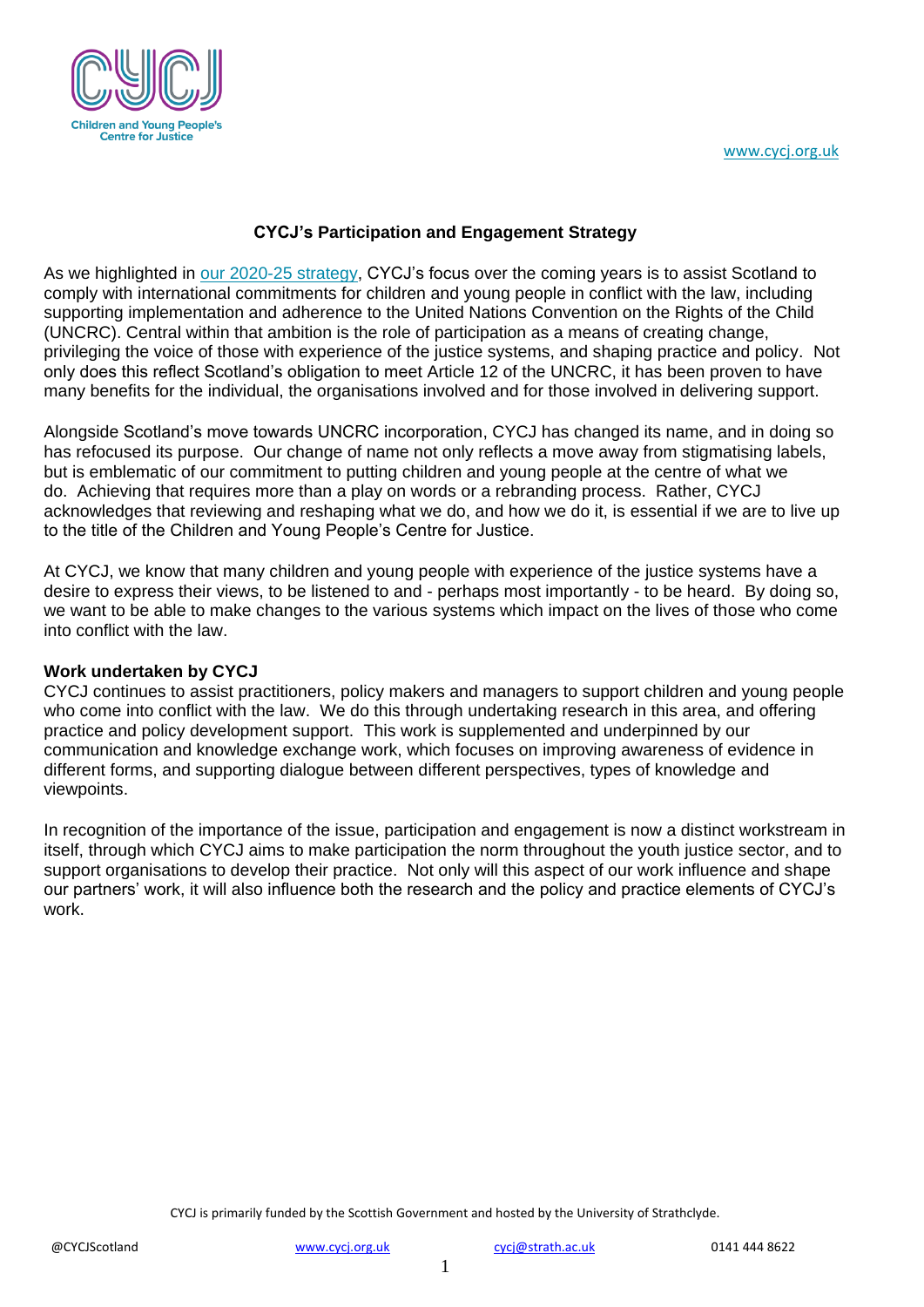

[www.cycj.org.uk](http://www.cycj.org.uk/)



CYCJ acknowledges that a truly participative organisation is one which embeds and incorporates participation throughout all strands of its work. This is why we will ensure that opportunities to participate and engage with us are woven throughout all aspects of our work: research; practice and policy; communications and knowledge exchange.

# **CYCJ's model of participation**

CYCJ's participation work will be led and driven by the views of children and young people who have experience of the justice systems, adopting a youth-led, flexible and responsive approach which seeks to provide the platform and support to influence change. Participation events and activities will have a relaxed atmosphere, with a focus on building relationships, kindness and being genuine.

Whilst mindful of the varied approaches that can be taken to achieve this, CYCJ adopts the model proposed by Laura Lundy which calls for us to provide the space for children to express their views, support to express their voice, an audience to hear these opinions and for the voices of these children to be given due influence and weight.

CYCJ is primarily funded by the Scottish Government and hosted by the University of Strathclyde.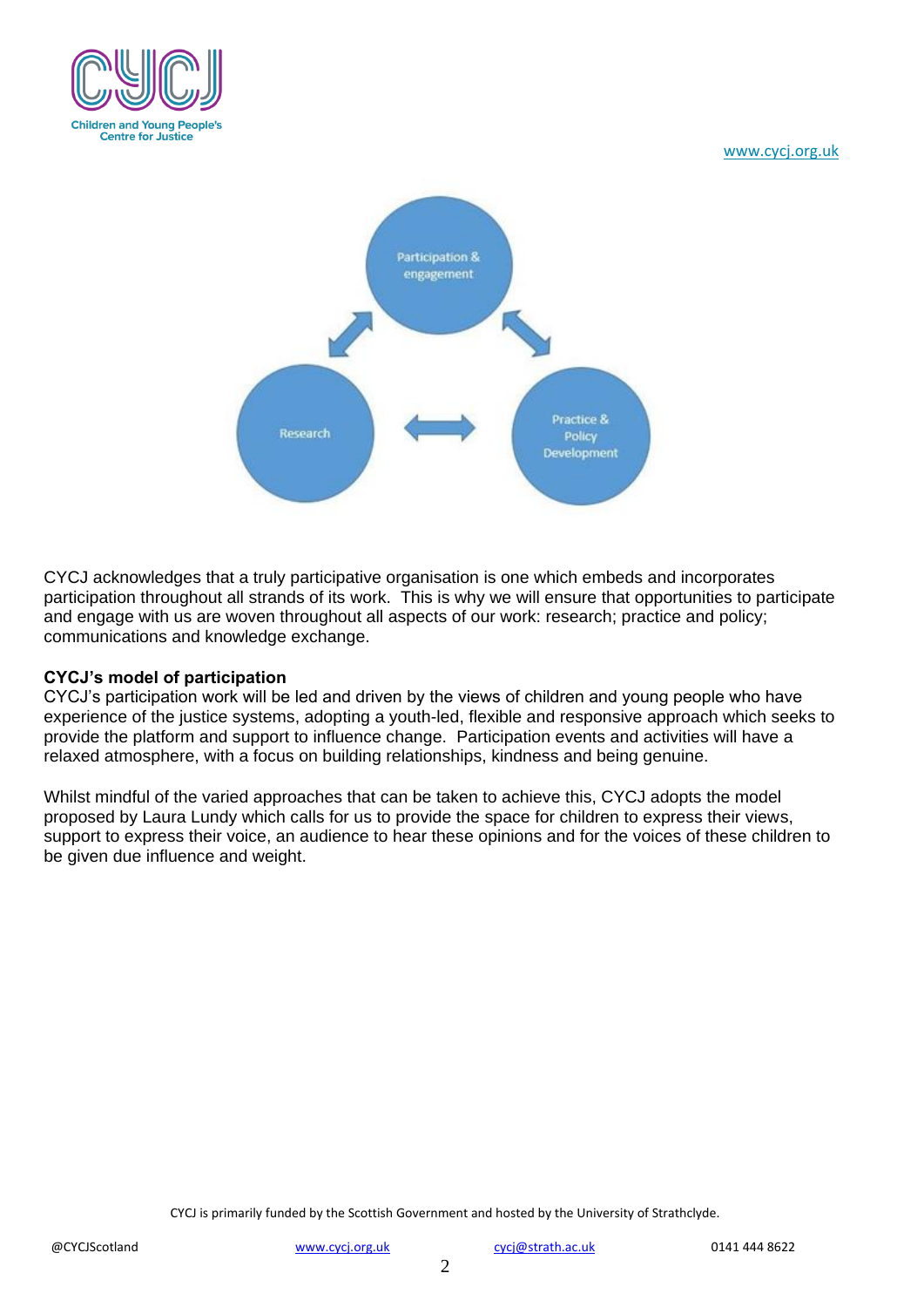

#### [www.cycj.org.uk](http://www.cycj.org.uk/)



CYCJ will incorporate this approach in the following ways:

- **Space:** CYCJ will generate opportunities for children and young people with experience of the justice systems to express their views. This includes Youth Justice Voices and other similar projects, blogs, attending events and other similar opportunities. Acknowledging that these individuals may require additional support, provision will be made that ensures that justice experienced children and young people feel welcome, valued included and safe in these spaces.
- **Voice**: In addition to seeking out voices that are often overlooked, CYCJ will support individuals to express their views without pressure and in a variety of mediums. This will include guiding and accompanying them through the process, offering practical and emotional support where necessary. CYCJ will ensure that the welfare of the individuals is attended to throughout the participation period, including aftercare as necessary.
- **Audience**: Drawing on CYCJ's links to national and local government, and its connections to each role of the workforce, CYCJ will seek to amplify the voice of children and young people who have experience of the justice systems by providing access to those who have power over decisionmaking processes. We will also draw on these relationships to support decision makers to understand the participation process, to engage in participatory activities and to promote the dialogue between those in positions of authority and those with lived experience. CYCJ will seek to leverage its position to ensure that those with experience of the justice systems enjoy opportunities to speak directly with those in positions of power, with hierarchy removed as much as possible. In all streams of CYCJ's work, consideration will be given to platforming the voice of experience, and incorporating these views into the outputs delivered by CYCJ.
- **Influence**: CYCJ will make use of its strong connections with decision makers at legislative, policy and practice levels to forward the views of children and young people with justice experience, and indeed will seek to have these views heard directly from those affected where appropriate. CYCJ will strive to ensure that these views are given consideration and due weight during decisionmaking processes, with feedback provided to those who gave the views in order to close feedback loops. CYCJ will seek to encourage partners to adopt a similar position, and use our position within the sector to demonstrate the value of amplifying the voices of young people with experience of the justice systems. We will endeavour to promote a more equal distribution of power and authority wherever possible.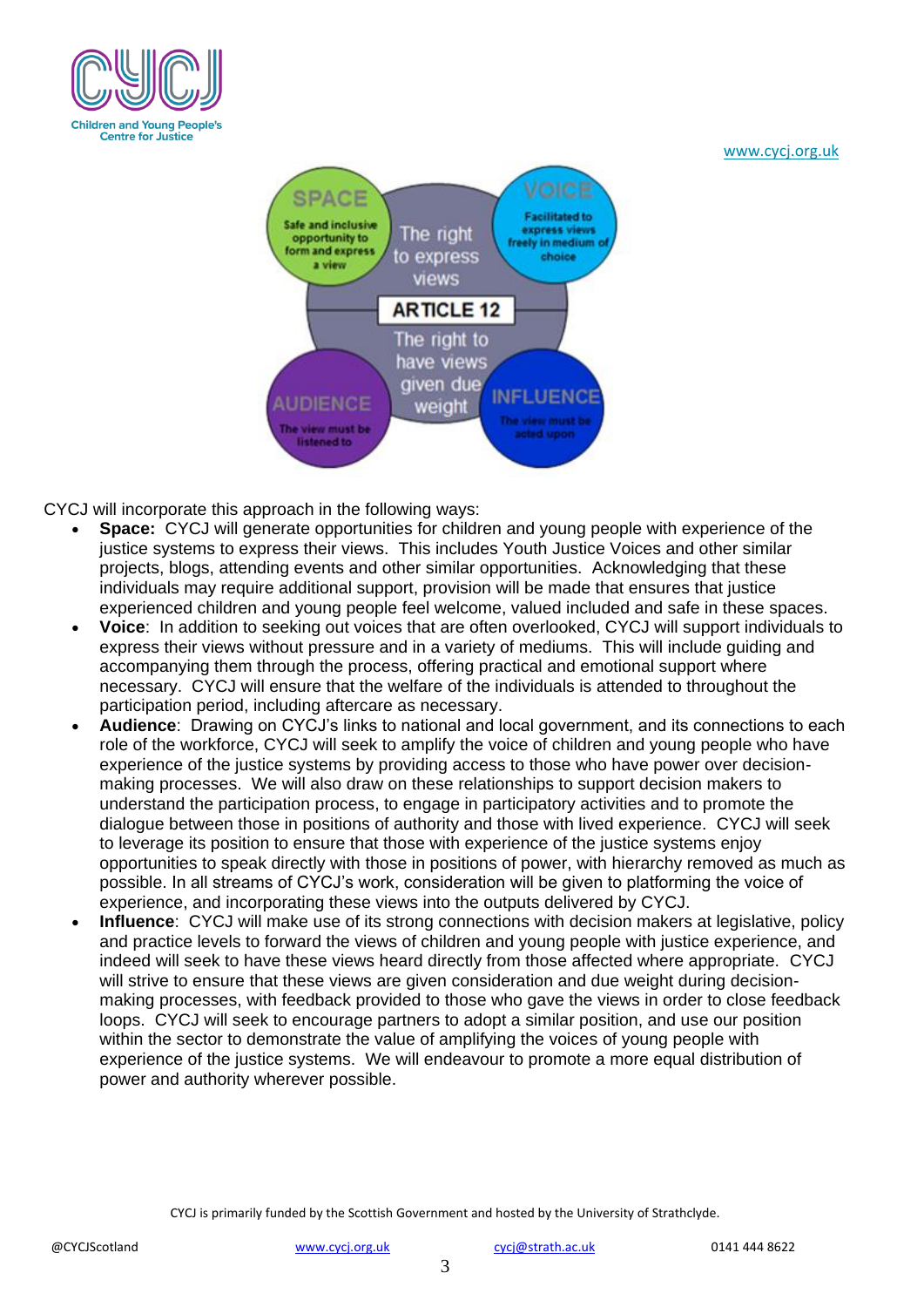

# **What principles underpin CYCJ's practice?**

Having listened to the expertise of children and young people who have experience of the justice systems, CYCJ will incorporate the following principles into its practice:

- **Proactive inclusion:** CYCJ will ensure that those with experience of the justice systems are able to influence and shape the work that CYCJ carries out. This includes opportunities to meet the staff at CYCJ across all workstreams, contributing towards recruitment of staff, and being treated as partners in the work that we carry out. In addition to facilitated meetings between the Executive Governance Group (EGG) and young people, consideration will be given by EGG as to the best way of representing the views of children and young people with experience of the justice systems at that forum, including inviting a suitable representative onto the EGG. CYCJ will proactively create opportunities for those with lived experience of the justice systems to shape the direction of future strategies and annual workplans.
- **Valuing expertise:** CYCJ acknowledges that when those with experience of the justice systems are delivering a task for the centre, the time and expertise of individuals should result in fair compensation for their effort. This will reflect the complexity of the task and be mindful of the current national living wage. Moreover, CYCJ will ensure that everyone who engages with our work will feel that their opinions matter, that their insights have been acknowledged and that their contributions have been important in the overall work of the centre.
- **Research:** In addition to having the opportunity to take part in research, those with experience of the justice systems will have responsibility to influence and recommend a portion of CYCJ's research plan each year. Moreover, participation will include opportunities for individuals to take part in each stage of the research process: design, fieldwork, analysis, presentation and dissemination. Where possible, roles will be found that can contribute to recruitment, transcription, data visualisation, graphics and other similar roles.
- **Mutual benefit:** Those taking part in participatory activities will experience mutual benefit from it; this could be in the form of broadening social circles, taking part in activities, or accessing education, training or work experience. CYCJ will explore the suitability of inclusive accreditation awards. They will also utilise the range of opportunities within the organisation, the University of Strathclyde, and our partners in the youth justice sector to identify mutually beneficial arrangements. Where possible, opportunities could be created to learn about finance, communications, policy and other similar roles.
- **Accessibility:** CYCJ will ensure that the centre is accessible to children and young people across the country. This includes providing participatory opportunities in all locations across Scotland, and supporting online participation. CYCJ will also develop our social media presence to attract and engage with children and young people who have contact with the justice systems. Reports that are produced will be made available in a less technical or academic form, pulling the content into a more appealing and attractive format. Similarly, CYCJ's e-bulletin will include content that is specifically aimed at those with experience of the justice system and will highlight relevant opportunities.
- **Trauma responsive:** CYCJ will bear in mind the challenges that many children and young people have encountered, and will ensure that we behave in a way that provides safety, trust and support, to anyone who comes into contact with the centre. CYCJ will remain open, honest and friendly, and will ensure that anyone taking part is treated with respect and feels valued. Conversations between individuals and those supporting them will remain confidential and only shared with others with the informed consent of the individual, or when someone is at risk. CYCJ will provide the necessary support before, during and after participation activities to ensure no excessive distress is caused. This will mean ensuring that staff are trained appropriately to deal with any particular issue. We will continue to offer access to opportunities to children and young people even when they have not been able to attend every time.
- CYCJ is primarily funded by the Scottish Government and hosted by the University of Strathclyde. **Transparency:** CYCJ will be open and transparent at all times, particularly in stating what the centre can or cannot achieve unilaterally. We will ensure that those who take part in our